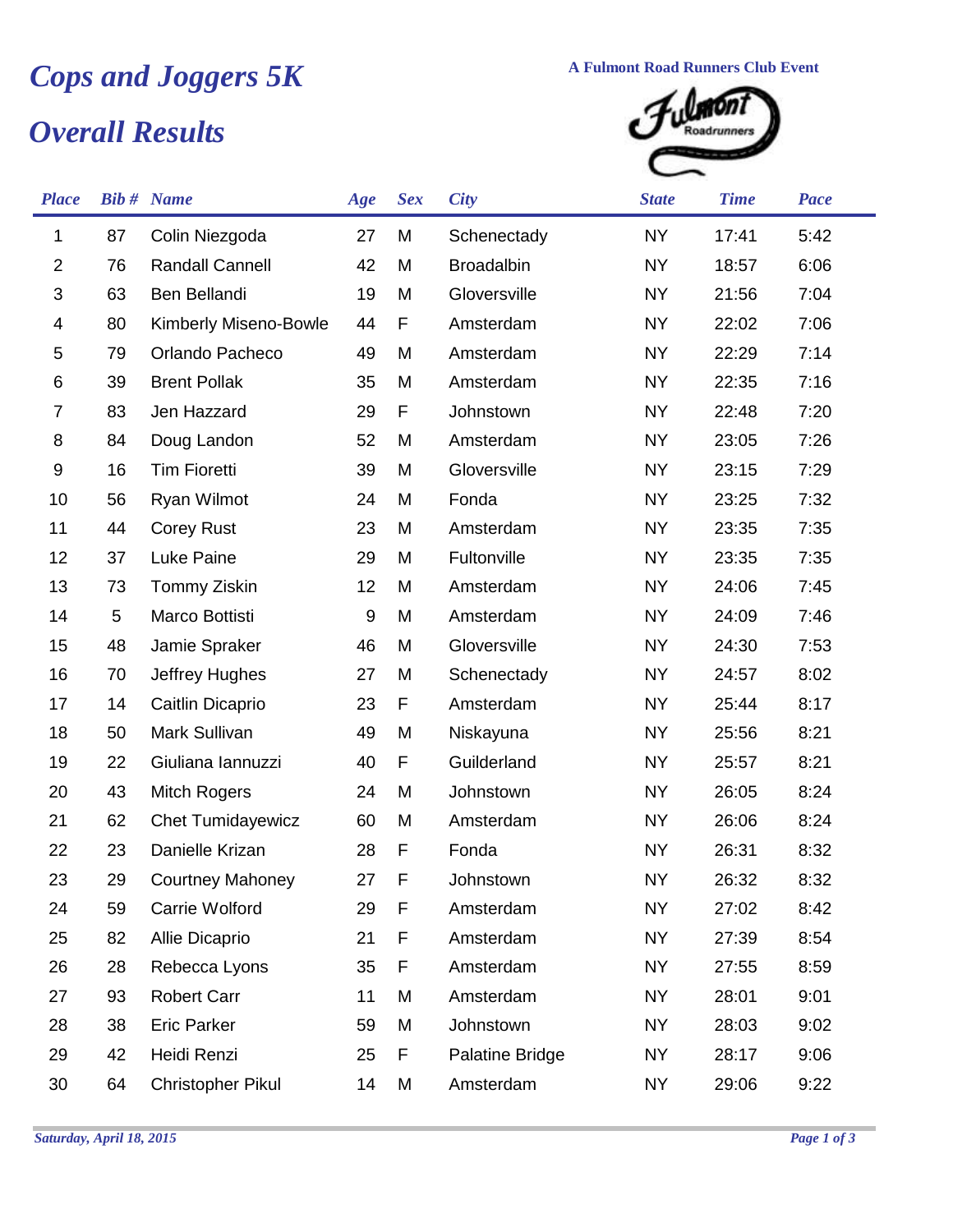| <b>Place</b> |                | <b>Bib #</b> Name          | Age              | <b>Sex</b> | <b>City</b>       | <b>State</b> | <b>Time</b> | <b>Pace</b> |
|--------------|----------------|----------------------------|------------------|------------|-------------------|--------------|-------------|-------------|
| 31           | 72             | Anthony Barone-Lopez       | 14               | M          | Amsterdam         | <b>NY</b>    | 29:06       | 9:22        |
| 32           | 101            | Olivia Wheeler             | 12               | F          | Scotia            | <b>NY</b>    | 29:32       | 9:30        |
| 33           | 8              | <b>Rosalie Clark</b>       | 43               | F          | Pattersonville    | <b>NY</b>    | 30:01       | 9:40        |
| 34           | 53             | El Cogui Taxi              | 37               | M          | Amsterdam         | <b>NY</b>    | 30:07       | 9:42        |
| 35           | 57             | Kayla Wiltey               | 29               | F          | Fonda             | <b>NY</b>    | 30:10       | 9:43        |
| 36           | 33             | Sara Neff                  | 39               | F          | Fultonville       | <b>NY</b>    | 30:11       | 9:43        |
| 37           | 91             | Morgan Frisch              | 23               | F          | Fort Johnson      | <b>NY</b>    | 30:23       | 9:47        |
| 38           | 30             | Kelli Mccoski              | 54               | F          | Amsterdam         | <b>NY</b>    | 30:43       | 9:53        |
| 39           | 41             | Joseph Raczes              | 45               | M          | Amsterdam         | <b>NY</b>    | 30:44       | 9:54        |
| 40           | 65             | <b>Heather Casler</b>      | 34               | F          | Amsterdam         | <b>NY</b>    | 30:55       | 9:57        |
| 41           | 66             | <b>Gabriel Lopez</b>       | 30               | M          | Amsterdam         | <b>NY</b>    | 30:58       | 9:58        |
| 42           | 58             | <b>Brent Wolford</b>       | 36               | M          | Amsterdam         | <b>NY</b>    | 32:18       | 10:24       |
| 43           | 90             | Ed Jaquay                  | 60               | M          | <b>Broadalbin</b> | <b>NY</b>    | 32:51       | 10:34       |
| 44           | 34             | <b>John Newell</b>         | 62               | M          | Amsterdam         | <b>NY</b>    | 33:11       | 10:41       |
| 45           | 40             | <b>Courtney Quackenbus</b> | 23               | F          | <b>Fort Plain</b> | <b>NY</b>    | 33:18       | 10:43       |
| 46           | 96             | Kaitlyn Macleod            | 27               | F          | Albany            | <b>NY</b>    | 33:28       | 10:46       |
| 47           | 100            | Annabelle Wheeler          | $\boldsymbol{9}$ | F          | Scotia            | <b>NY</b>    | 33:31       | 10:47       |
| 48           | 99             | Matt Wheeler               | 41               | M          | Scotia            | <b>NY</b>    | 33:45       | 10:52       |
| 49           | 95             | Alisha Holcomb             | 28               | F          | Fort Plain        | <b>NY</b>    | 34:00       | 10:57       |
| 50           | 24             | Michael Kwiatkowski        | 50               | M          | Fort Plain        | <b>NY</b>    | 34:18       | 11:02       |
| 51           | 20             | Michele Harder             | 53               | F          | Gloversville      | <b>NY</b>    | 34:33       | 11:07       |
| 52           | 26             | Sarah Lewis                | 26               | F          | <b>Manlius</b>    | <b>NY</b>    | 34:34       | 11:08       |
| 53           | 12             | Mike Delsavatore           | 30               | M          | Fonda             | <b>NY</b>    | 34:52       | 11:13       |
| 54           | 10             | Meaghan Dado               | 22               | F          | Fort Johnson      | <b>NY</b>    | 34:53       | 11:14       |
| 55           | 19             | <b>Brittany Halvey</b>     | 24               | F          | Amsterdam         | <b>NY</b>    | 34:59       | 11:16       |
| 56           | 89             | Colleen Dumblewski         | 28               | F          | Amsterdam         | <b>NY</b>    | 35:28       | 11:25       |
| 57           | 67             | Sean Piasecki              | 40               | M          | Amsterdam         | <b>NY</b>    | 35:29       | 11:25       |
| 58           | 88             | Maureen Obrien             | 44               | F          | Pattersonville    | <b>NY</b>    | 35:53       | 11:33       |
| 59           | 98             | Wendy Kwiatkowski          | 50               | F          | Fort Plain        | <b>NY</b>    | 36:10       | 11:39       |
| 60           | 97             | Aaron Robinson             | 33               | M          | Gloversville      | <b>NY</b>    | 36:16       | 11:40       |
| 61           | 36             | <b>Crystal Ortiz</b>       | 22               | F          | Johnstown         | <b>NY</b>    | 36:45       | 11:50       |
| 62           | 85             | <b>Constance Riccio</b>    | 60               | F          | Amsterdam         | <b>NY</b>    | 37:27       | 12:03       |
| 63           | 27             | Lisa Lorman                | 51               | F          | Amsterdam         | <b>NY</b>    | 38:01       | 12:14       |
| 64           | $\overline{7}$ | <b>Bob Brumley</b>         | 67               | M          | Amsterdam         | <b>NY</b>    | 38:09       | 12:17       |